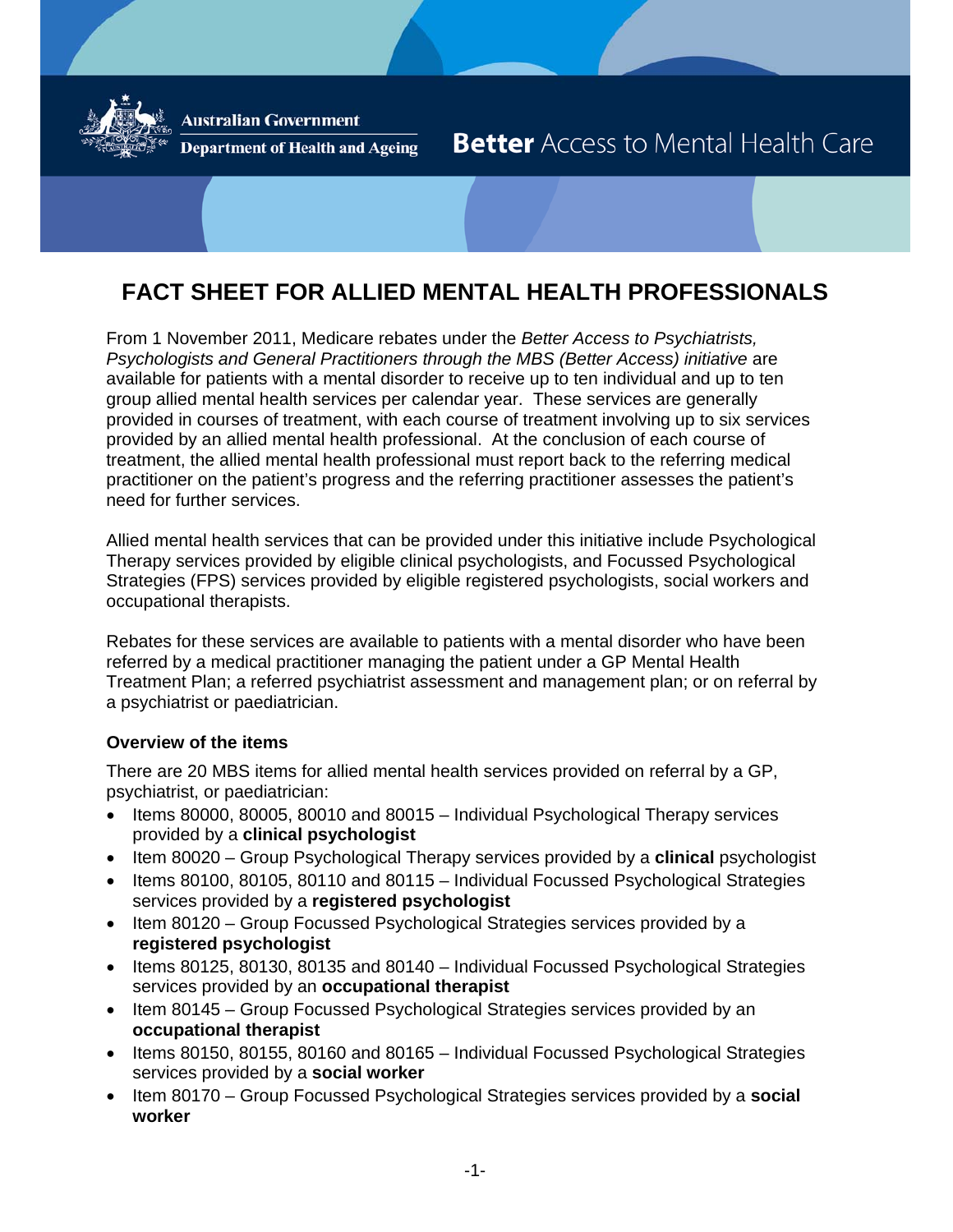Eligible allied mental health professionals may use only the items relevant to their discipline. Allied mental health professionals may set their own fees, however, patients will only receive the rebate set in the Medicare Benefits Schedule.

### **Who can provide these services?**

All providers wishing to provide Allied Mental Health Psychological Therapy or Focussed Psychological Strategies services using Medicare items must be registered with Medicare Australia as meeting the eligibility requirements of the items.

## **Psychological Therapy**

A person is an allied mental health professional in relation to the provision of a psychological therapy health service if the person:

- is a psychologist who is registered without limitation as a person who may provide that kind of service under the applicable law in force in the State or Territory in which the service is provided; and
- either, is a member of the College of Clinical Psychologists of the Australian Psychological Society (APS); or, has been assessed by the APS as meeting the requirements for membership of that College and continues to meet those requirements; or, is endorsed by the Psychological Board of Australia to practice in clinical psychology.

## **Focussed Psychological Strategies**

A person is an allied mental health professional in relation to the provision of a focussed psychological strategies health services if the person meets one of the following requirements:

- the person is a psychologist who is registered without limitation as a person who may provide that kind of service under the applicable law in force in that State or Territory in which the service is provided;
- the person is a member of the Australia Association of Social Workers (AASW) and certified by AASW as meeting the standards for mental health set out in the document published by AASW titled 'Practice Standards for Mental Health Social Workers', as in force on 8 November 2008;
- the person
	- o is a Full-Time Member, or a Part-time Member of Occupational Therapy Australia; and
	- $\circ$  is, for a person who provides a focussed psychological strategies health service in Queensland, Western Australia, South Australia or the Northern Territory, registered as a person who may provide that kind of service under the applicable law in force in the State or Territory in which the service is provided; and
	- o has a minimum of 2 years experience in mental health; and
	- o has given an undertaking to Occupational Therapy Australia to observe the standards set out in the document published by Occupational Therapy Australia titled 'Australia Competency Standards for Occupational Therapists in Mental Health', as in force on 1 November 2006.